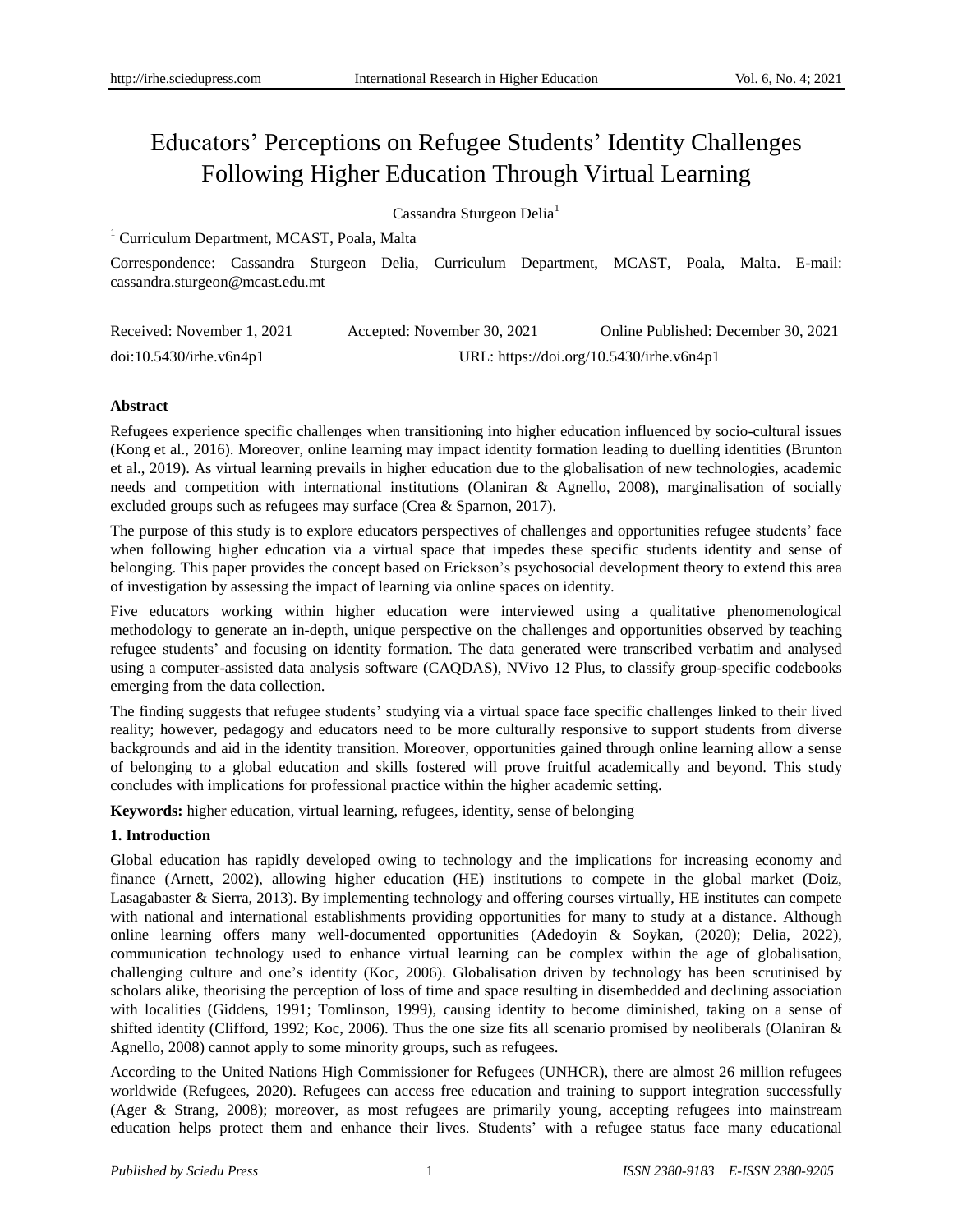challenges, including lack of perception of new learning and teaching environments, technology and language difficulty and insufficient staff apprehension to the refugees learning needs (Morrice, 2014; Kong et al., 2016; Halkic & Arnold, 2019).

In addition to those, refugees face the challenge of adapting to the local culture while remaining linked to their native culture; hence introducing online learning may cause the development of a bicultural identity, much related to globalisation (Arnett, 2002). Adolescents from occidental cultures are more globally conscious due to globalisation (Giddens, 1991); moreover, refugees immigrating from non-Western cultures could suffer identity confusion, reducing their probability of adapting to changes around them (Arnett, 2002). Such events can exclude refugees from their native and the new hosting culture, making them a part of neither (Brunton et al., 2019).

This study took place within one HE organisation in Malta that, prior to the COVID-19 pandemic, only offered traditional means of teaching, thus class-based; however, in response to government demands, had to shift teaching to online overnight in March 2020.

Identity can be defined as a state of integrity that develops over time (Brunton et al., 2019) and holds a critical learning position (Öztok, 2016). The notion of identity is an important aspect to address in HE, particularly with refugee students who struggle with their identity due to their refugee experience (Margos & Margaroni, 2018).

This study explores educators" perceptions of the challenges and opportunities refugee students" face following online learning in HE, attempting to establish the connection between virtual learning, identity development and a sense of belonging (SoB). Moreover, this study provides detailed information on educators pedagogy challenges that may help understand critical variables affecting the students" identity. The theoretical framework applied to analyse the data will be based on Erickson"s psychosocial development theory to explore online learning and how identity is affected.

To gain an in-depth understanding of the experience, the following research questions were addressed:

RQs 1: What challenges does online learning impede on identity in refugee students?

RQs 2: What are the opportunities observed when refugees follow online learning?

As the pandemic persists, implicating online teaching may persevere in traditional HE institutions. Therefore, researching educators" perceptions on refugee students" identity challenges when learning on virtual spaces deserves more attention to understand how refugee students may be supported when studying by virtual means. The study focuses on educators to provide detailed information on refugee students" experiences, considering the content and pedagogy that the students themselves may not necessarily connect. The pedagogical aspect of virtual learning can provide an important area of inquiry that is currently lacking. Understanding how technology can bring considerable alterations in culture by distorting the way people see the world (Koc, 2006) makes it essential to understand the globalisation of technology in HE and its relationship with culture. When dealing with underprivileged students" coming from underdeveloped countries that have yet to settle within the host county and familiarise themselves with the culture; introducing such students" to a larger world through technology and online learning could further add to failing of association to localities (Koc. 2006), moreover leading to an identity crisis (Arnett, 2002).

# **2. Literature Review**

# *2.1 Globalisation and Global Education*

The phenomenon of globalisation has reformed the socio-economic status of the world. However, challenges globalisation has brought forth, including social, political, environmental and cultural, may be overlooked by many nations (Olaniran & Agnello, 2008). Globalisation has intensified as technology connects third world countries to central economic districts (Arnett, 2002), causing cultural impacts such as changes in values and attitudes, leading to a global consumerism society (Wilson III, 1998). Moreover, globalisation has also created a trend for global education, presenting new challenges for HE, including the teaching structure to foster international research and education (Trubek, 2001). One may argue that the globalisation of HE may imply neoliberal disputes; however, Buckner (2017) discusses how HE is anticipated to push for global standardisation and global competitiveness, the discourse reveals an emerging contribution towards global human growth.

# *2.2 Learning via Virtual Spaces in Higher Education*

The implications of technology in HE are to reduce geographical constraints whilst enhancing and facilitating innovative social identities while offering a cultural, political and social advantage. However, within such dimensions, educators need to be aware of the challenges technology can impede within such realms (Koc, 2006). Online learning has been praised for its convenience, a cheaper option in terms of mobility, and flexibility owing to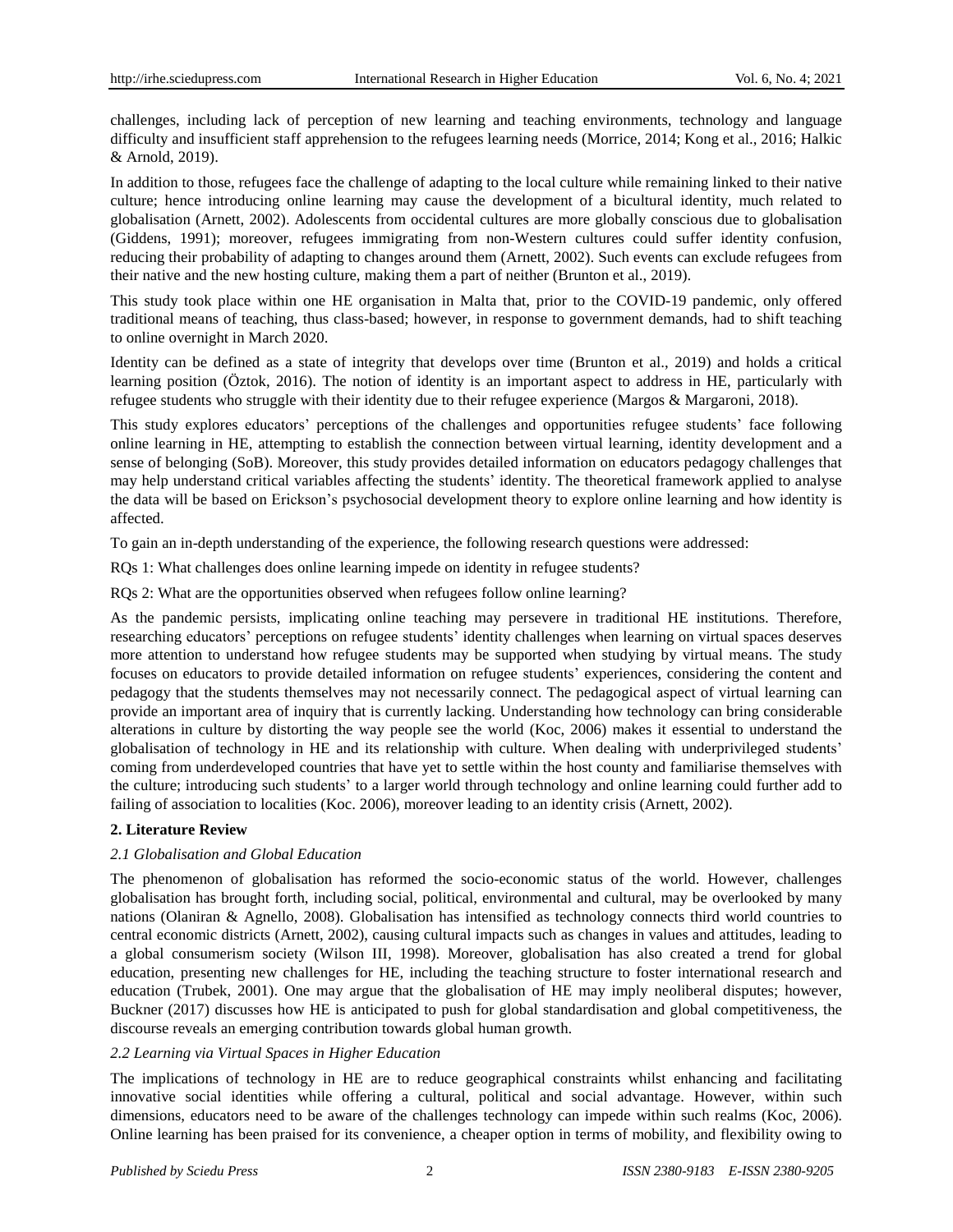asynchronous learning, not forgetting how traditional pedagogy turned to this solution during the ongoing COVID-19 pandemic (Dhawan, 2020). However, students" unacquainted with an online learning environment may further struggle as this pedagogy requires time management, self-control and motivation, whilst having a sound support system (Arnold et al., 2018). Evidence also points to a cultural barrier when employing online learning on account of instructional design of online courses and inequalities of access and competencies to use technology (Crea & Sparnon, 2017); thus, the cultural background must be taken into account (Zhao et al., 2020). Language barriers and the learning pedagogy are also cultural issues that may prove restrictive for certain cultures (Halkic & Arnold, 2019). Moreover, when you add unsettled living situations such as those experienced by refugees, many considerations must be taken.

## *2.3 Refugee and Higher Education*

The UNHCR (2020) define a refugee as any man, woman or child that flees their country out of fear, seeking safety and refuge outside their country of origin. Refugees lack educational prospects (Margos & Margaroni, 2018); consequently, it is estimated that only 1% of such population make their way into HE due to challenges including language barriers, missing educational documents, legal status and unstable living conditions (Halkic & Arnold, 2019). UNESCO (2017) argue that depriving refugee youth of HE could lead to unfulfillment of their potential, risking frustration and lack of incentive, especially when many refugees are determined to study and aspire to gain lifelong skills and abilities (Morrice, 2007). During the transition to their host country, refugee's struggle with their sense of identity, as long processing periods impact their psychological welfare (Brunton et al., 2019). Koc (2006) describes identity as the self-familiarity with oneself correlated closely with belonging. Moreover, identity is a life-long process attributed to the past; however, ever-transforming due to socio-cultural advances (Hall, 1996). Experiencing a life-altering change may cause a struggle in identity (Brunton et al., 2019), especially when refugees endure mental and physical strain whilst seeking asylum (Farrell et al., 2020). Moreover, partaking in HE has been found to empower and develop refugees mindset by equipping them with essential critical skills (Crea  $\&$  McFarland, 2015). However, difficulty adjusting to unfamiliar customs and traditions (Townsend, 2008), along with social exclusion, may impede refugees from having high educational aspirations (UNHCR, 2015).

## *2.4 Identity, Belonging and Virtual Learning*

Virtual learning also presents challenges concerning identity. As the virtual world is now overtaking the physical space where individuals once met, the concept of a *shrinking world* by Harvey (1989) portrays how social relationships, by the globalisation of technology, has affected the identity of individuals and communities (Koc, 2006). Refugees balance a bicultural identity rooted in their country of origin while forming a new local identity. However, globalisation of technology also form"s a global identity, which for refugees adapting to unfamiliar values and cultures may result in identity confusion as the worldwide culture may appear too unobtainable (Arnett, 2002). A SoB is a crucial element in the educational context for students to feel accepted, safe and supported (Peacock & Cowan, 2019) that aids in the formation of identity, even through virtual means (Scholtes, Hout and Koppen, 2016). Gaining a SoB may be the positive emotional connection needed to form a new identity (Blanchard & Markus, 2002), especially in refugees struggling through the process of acculturation (Margos & Margaroni, 2018).

According to Erikson"s (1968) theory of identity, adolescents seek their identity by exploring their values and beliefs to find a sense of self-worth. However, refugees expelled from their local culture and marginalised within a new culture that may not share their traditions may give rise to a sense of alienation (Arnett, 2002). Previous studies in virtual learning have also described virtual spaces as a cause of alienation if a SoB is not fostered (Exter, Korkmaz, Harlin, & Bichelmeyer, 2009). Dealing with discrimination, segregation, unwantedness, and racism (Kong et al., 2016) may stir feelings of estrangement towards a country or an institution, influencing their identity formation and SoB (Brunton et al., 2019; Kuhu & Nelson, 2018). When studying online, refugees carrying bicultural identities may be at greater risk of identity confusion as identity becomes more fluid when adopting new technologies (Olaniran & Agnello, 2008) without having a chance to build a local identity nurtured within a traditional educational system. Moreover, the refugee's culture may also influence the willingness to adopt online learning (Zhao et a., 2020).

A number of studies have addressed the challenges faced by refugees learning through virtual spaces (Crea & Sparnon, 2017; Farrell et al., 2020; Halkic & Arnold, 2019; ), while other studies investigated how using technology to learn may affect identity (Brodie & Osowka, 2021; Brunton et al., 2019; Koc, 2006; Öztok, 2016). Existing research has focused on the transitioning refugee identity in HE; however, an educators perspective that can critique the pedagogy and link how the educative content affects the refugees" identity is lacking. Previous research has primarily overlooked educators" perspectives on online learning and refugees" identity, which could establish a connection between virtual spaces and the importance of pedagogical content to preserve identity.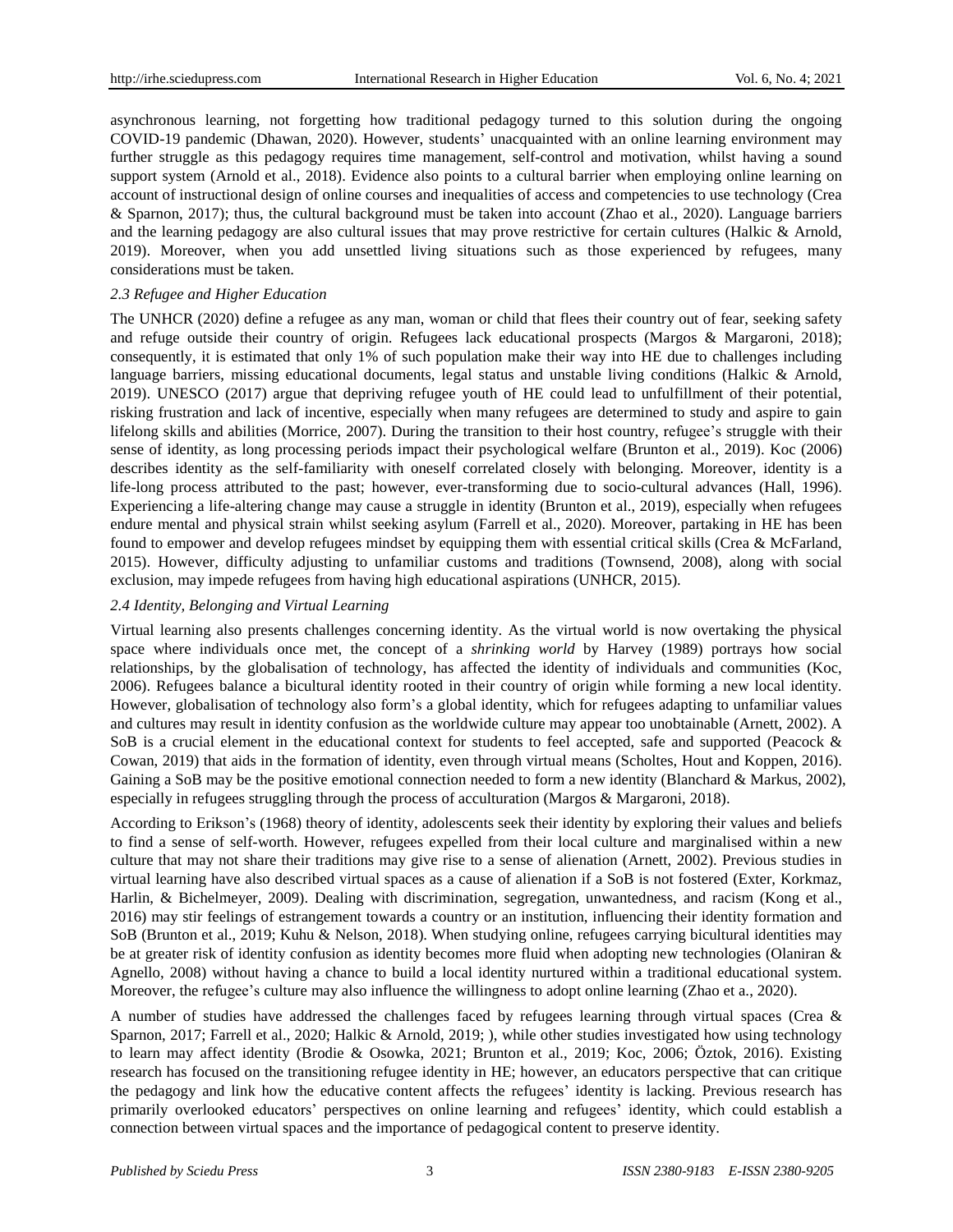#### **3. Methodology**

For this study, a phenomenological approach was utilised to understand the fundamental essence experienced by educators teaching refugees online. Phenomenology was chosen as a research method to explore and identify the challenges and opportunities online learning offers in HE as it allows the focus from the educators lived experience. The epistemological basis of the methodological approach was attempted as it can produce a deep and more precise picture of this professional group (Forster, 2016) by interpreting gathered narratives to yield the experience explored and identify relationships between such encounters. The specific HE organisation was chosen due to the high intake of refugees annually as part of a governmental and NGO collaboration. Collecting educators experiences is essential to address how the challenges and opportunities of online teaching affect the refugee students" identity development and how this relates to their SoB. Furthermore, shared strategies to online teaching allow an inclusive approach towards different cultures. The focus on the challenges when teaching refugee students" online in HE specifically, rather than international students", proves essential as this minority group already proves difficult because of their lack of resources and structure in their everyday lives within a refugee open camp or shared apartments.

## *3.1 Data Generation*

The sample for this study included five educators within the higher education sector that had taught refugee students" online for longer than three months. The recruitment was based on a purposive sampling including educators within the same organisation that fit the inclusion criteria (Table 1). Five educators, three female and two males that ranged between the ages of 28 to 42 years old, were approached by email, describing the aim of the study and how data would be collected. The educators online classes were mixed, including local, international and students holding the refugee status. As this study addresses educators perceptions, the researcher opted for in-depth interviews with open-ended questions to gain a more profound stance into the participant"s observations. After obtaining consent to participate and to be recorded, interviews were conducted through an online platform that facilitated transcription of the meeting"s audio recording. Interviews took place over a timeframe of two weeks- each of them lasting about 50 mins.

The admissions and records office confirmed the student"s refugee status to ensure correct inclusion. Refugee students referred to in this study originated from Eritrea, Somalia and Sudan.

| <b>Inclusion</b>                                                             | <b>Exclusion</b>                                                 |  |
|------------------------------------------------------------------------------|------------------------------------------------------------------|--|
| Educators teaching in higher education                                       | Other educators                                                  |  |
| Educators delivering modules fully online                                    | Educators delivering modules partially online or<br>face to face |  |
| Educators teaching mixed cohorts including<br>those holding a refugee status | Educators that do not teach students holding a<br>refugee status |  |
| Ongoing module longer than three months                                      | Short module less than three months                              |  |
| Qualified male and male educators                                            |                                                                  |  |

#### Table 1. Inclusion & exclusion criteria

# *3.2 Analysis*

The transcribed verbatim generated from the interviews were inputted in a computer-assisted data analysis software (CAQDAS), NVivo 12 Plus, a qualitative software created by QSR International (Melbourne, Australia) to classify group-specific codebooks emerging from the data generated. Data were further analysed in a data-driven manner rather than a structured method; hence findings emerged in iterative patterns guided by the comparisons found in the discourse resulting in logical and coherent practicable portions, where categories emerged by distributing similarities into manageable headings according to grouped concepts (Corbin & Strauss, 2014). The themes presented in the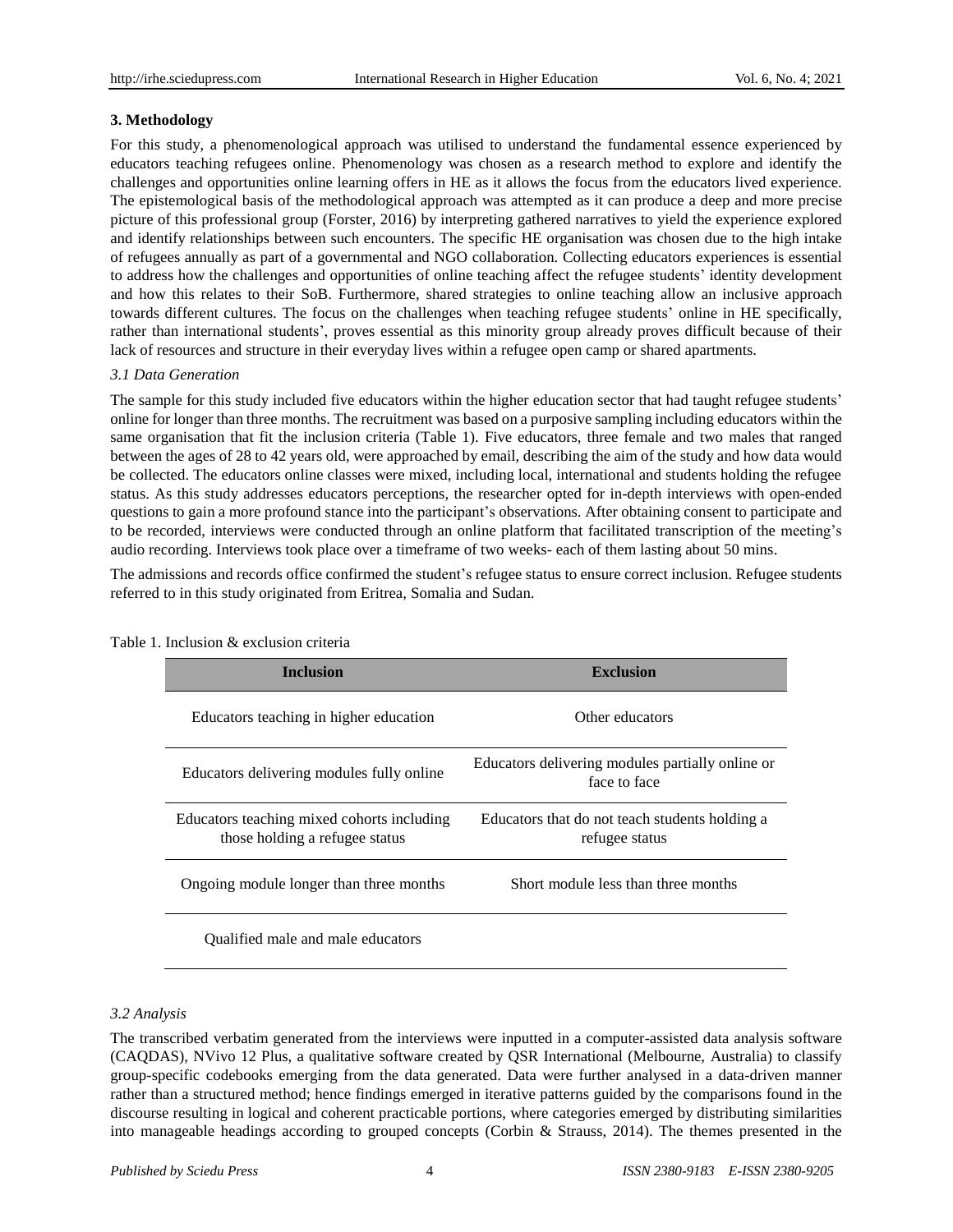discussion show definitive experiences to emphasise the challenges and opportunities discussed in rich data sets by using Erickson"s psychosocial development theory to emerge the transformation of identity and how this relates to a SoB. Moreover, representative quotes were included by referring to the generated data to emerge the educators' perceptions on identity formation in the refugee students.

#### *3.3 Ethical Issues and Validity*

Ethical approval was sought prior to commencing the study. As this study involved human subjects, approval was granted after careful consideration that all ethical practices were in place to protect the integrity of all those involved. The author stated that all data collected should retain anonymity, and confidentiality shall be respected. Only the author had access to the recordings and password-protected data that were discarded after the study period.

Two initial interviews were performed to ensure that the questions demonstrated the intent of use, using the intended questions to seek any adjustments needed of the tool beforehand. The first pilot in-depth interview ran for 45 minutes using semi-structured open-ended questions. After the interview, the questionnaire and answers were analysed to observe the strengths and weaknesses of the tool. Improvements were addressed according to the answers gained. Questions that did not reflect the research questions were carefully amended. The researcher also had to self-reflect on the interview to amend questions that did not effectively give the intended result. The interviewee, being also an educator and familiar with the development of surveys, was asked for feedback on the sequence and logic of the questions to gain a better insight into the effectiveness of such questions. These amended questions were tested in the second pilot interview, which ran for about the same time frame.

## **4. Discussion of Findings**

This study explored educators" perceptions of refugee students" challenges and opportunities when studying via a virtual space concerning identity formation. The findings indicate that while refugees face specific challenges based on their situation, they cope with these barriers by adapting to a new emerging identity and a found SoB within the online environment. Through the data-led analysis, three themes emerged: 1) challenges and impact on identity, 2) emerging opportunities, and 3) impact on a sense of belonging.

## *4.1 Challenges and Impact on Identity*

The challenges refugee students" face is linked to the cultural transition and the acculturative stress associated with resettlement to a new host country and a new learning style.

Participants reported challenges that included language barrier, lack of IT skills, being new to online learning and limited access to the internet, that although correlate well with others finding (Koc, 2006; Kong et al., 2016; Crea & Sparson, 2017; Halkic & Arnold, 2019), these are not challenges specific to this ethnic minority group alone. Negative feelings with regards to lack of living space, lack of privacy to learn online within shared refugee camps, and dealing with background noise and cramped environments, however, was found to be a specific challenge:

"Students had issues with support from shared living space. It would be understood that this is an online lecture; however, at least one out of the five students had trouble controlling their immediate area and even *during important presentations for assessments, I could hear and see children running and others shouting behind the students".* (Participant 1)

Living conditions were discussed unanimously, indicating how students" would be unwilling to turn on the camera due to their dire living conditions that relate well with findings by O'Reilly (2018). Such a limited private physical environment was identified as a challenge. Hence the classroom could aid to assimilate a local identity as a student and as part of the community; however, being away from other students and the campus dampened the adaptive process. Learning in isolation, disconnected from others, made their situation "*all too real*" and made their identity transition slower:

*"Not having the basic needs to carry out online learning swiftly reminds them of their situation. When learning from home, they are too wrapped up in their reality".* (participant 2)

The classroom was referred to as a supportive environment for refugees; it was an escape from the harsh living conditions. This finding is consistent with Farrell et al. (2020), who found that the asylum world and the study world clashed, creating a stressful experience to balance both worlds, especially learning within an environment that generates anxiety, loneliness, stress and depression.

Moreover, the pedagogy was unsatisfactory to teach students with different cultural backgrounds. Participants emphasised this specific pedagogical challenge as being a brick-and-mortar education without adapting to different cultural needs: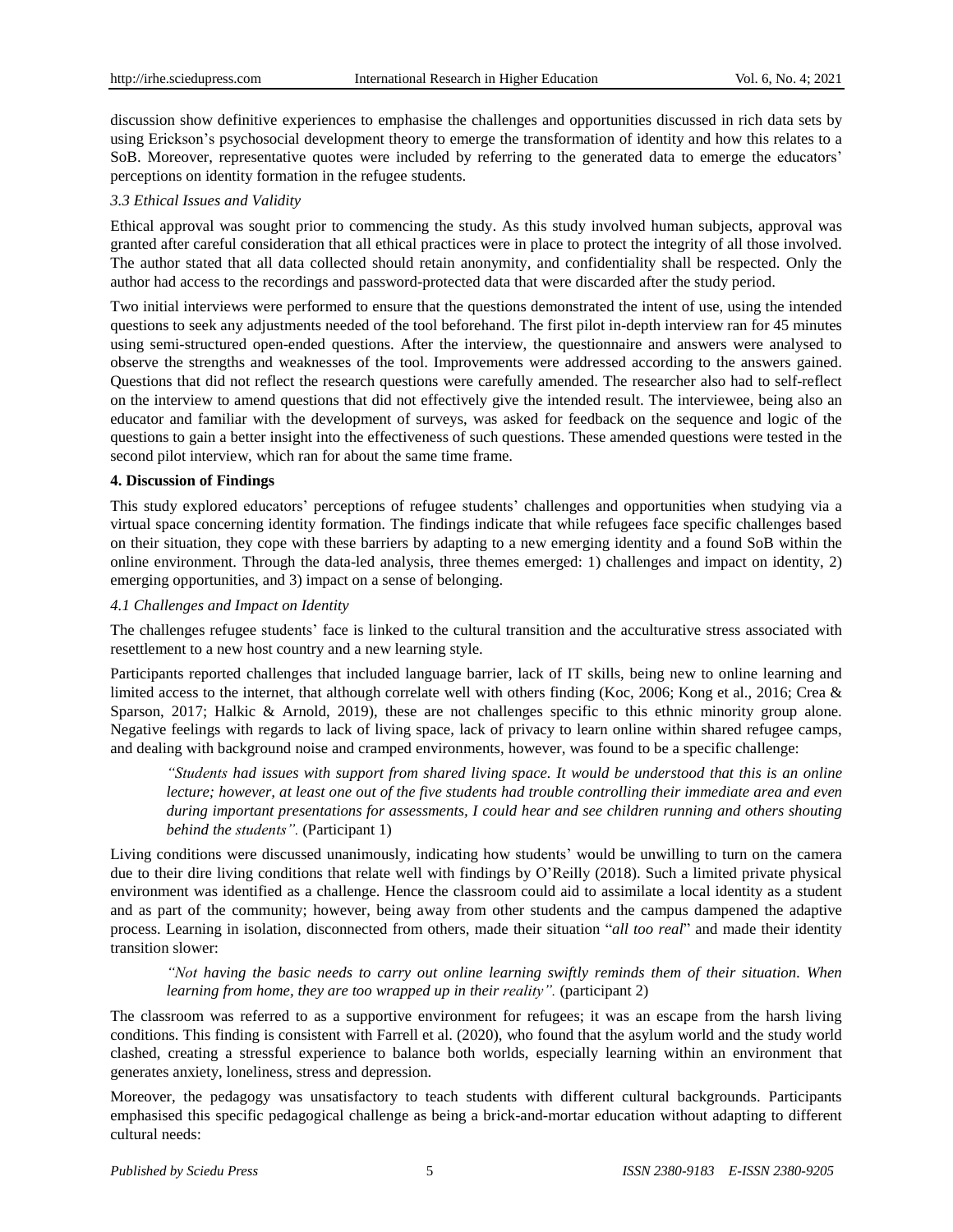*"A student studying stone masonry, concerning heritage building, could not carry out an assignment effectively as they did not have the basic knowledge on Mediterranean region stone. He was familiar with the resources within his region, however not limestone significant in Maltese masonry".* (Participant 3)

The pedagogy adopted should support students" from diverse backgrounds to progress academically by building students' strengths (Gay, 2018) and creating a pedagogy relevant for students with diverse backgrounds (Wearmouth, 2017b). Taking into account students" prior knowledge of the taught activities, where subjects and literary may be foreign to them, is a significant challenge that could lead to angst and distress (Wearmouth,  $2017^a$ ).

In addition to inadequate pedagogy and lack of socio-cultural staff awareness, these learners face being a new student in a foreign culture that plays a challenging role regarding the perception of their identity (Kahu & Nelson, 2018). Furthermore, the online learning mode disembodies such students" from affiliating to the host locality (Giddens, 1991), further forming an identity to the new host country. Socio-cultural issues specific to refugees questions their sense of identity, to the point, that they may be dwelling between identities previously held and the identity of an online learner (Brunton et al., 2019). New experiences as an online learner and within a new culture could emerge a whole new identity as Bhabha (1996) described, revealing the concept of an emerging hybrid identity fusing the new with the past.

#### *4.2 Emerging Opportunities*

Online learning created opportunities both for the students and the educators alike. Students" formed online relationships and bonded with other students, especially among refugees, helping each other to find solutions to the resource and IT challenges:

"Forming of friendship were mostly with other refugees. They felt a need to bond with others who are either refugees like them or others with similar problems. When asking if they needed help, they would state that *they were meeting up with another student (refugee) that offered to help them".* (Participant 4)

This finding is congruent with the work of Farrell et al. (2020), who supports the notion that refugee students" form peers as a support system that positively affects their learning experience. As part of the complex process in identity development, building relationships with different peers has been linked to reduced anxiety and doubt while promoting positive attitudes, achieving openness to diversity (Gerson & Neilson, 2014); hence opportunities for intercultural sensitivity were observed for non-refugee students", which could be fruitful academically and beyond (Streitwieser et al., 2018). Throughout the modules, students" became more comfortable with online learning and trust was built:

*"Some women felt comfortable online and participated without the hijab, allowing others to them in a different light".* (Participant 2)

Online learning gave refugees a new set of skills that they can foster and utilise to set a professional path making them more independent for future roles. Furthermore, online learning allowed them to gain a broader perspective on life and make up their own identity rather than being confined to a refugee identity. As identity is a transformational process (Hall, 1990), online learning may be discussed as a space to develop and shed the refugee label and transform into a new representation that aids their new position in a globalised world (Vigil & Abidi, 2018). The discourse revealed how local, international and refugee students" alike had the opportunity to practice the English language in a mixed online platform.

Educators had the opportunity to reflect on their current pedagogy regarding how culturally adapted they perceived the pedagogy. The results yielded that educators felt that it was not equipt to teach such diverse, multicultural students" and expressed a desire to improve the pedagogy to ensure bridging cultural barriers. The findings suggest that educators felt they were not equipped with enough knowledge on the students" background and previous literacy practices:

*"The best way forward to teach refugees as part of a mixed class would be to have a community of practice with other educators, where we share ideas of best practices, because sometimes what you do might not* work with a certain cohort, but it might work with another. We could swap pedagogies to get a better *outcome. I would feel more at ease having support".* (Participant 5)

Educators lack awareness of the student"s situation and the challenges they face, which affects the students" progress and educators teaching practice (Earnest et al., 2010). Addressing cultural pedagogical challenges reduces inequalities in teaching and allows culturally responsive curriculum development that is imperative to avoid ostracism of one's identity (Wearmouth,  $2017^b$ ). Educators need to recognise and respond to diverse cultures.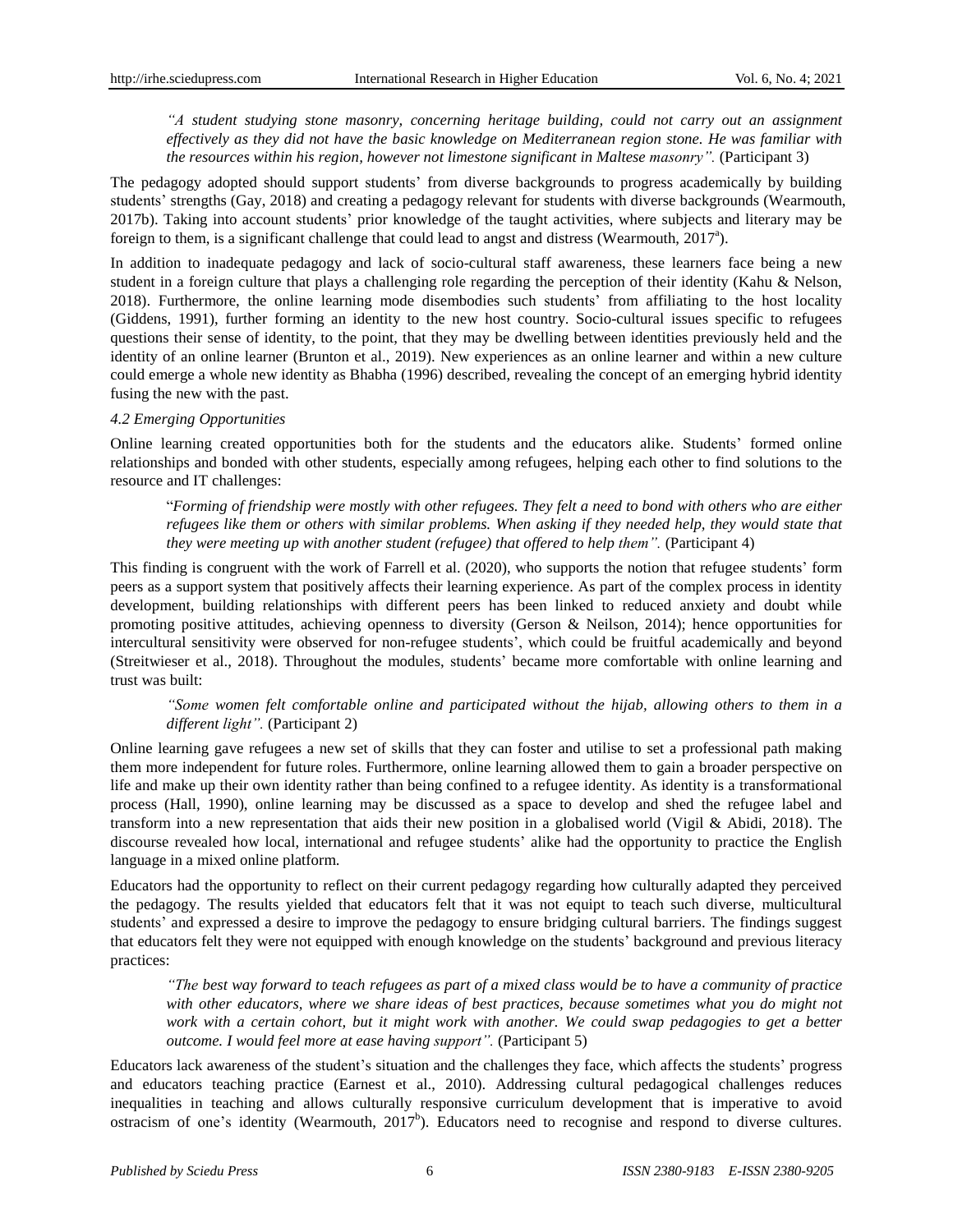However, ensuring cultural responsiveness should start with a top-down approach to ensure the students" connection to the curriculum for effective education (Gardner, 2014) and build a learning identity (Bruner, 1996).

#### *4.3 Impact on a Sense of Belonging*

A feeling that one does not belong impedes engagement, student success and identity formation (Kahu & Nelson, 2018). Moreover, holding a refugee label creates tensions with self-identity creating an "us" and "them" perception (Vigil & Abidi, 2018); thus, the more challenges the refugee students' face, the longer it takes to create a new identity and gain a SoB.

The finding suggests that educators found the refugee students" lacking familiarity with technology and had expressed feeling "*out of place*" learning via a virtual space. Older students showed more self-confidence to over-power difficult situations; however, younger refugees were less self-aware of their abilities. A representative comment includes:

*"Online learning could go two ways for refugee students. They could cut themselves off completely as they* find the situation too foreign or build themselves up and become an active part of the online community. *Most try very hard. You can see how they struggle. However, they face it head-on".* (Participant 5)

These findings suggest that the students were still able to adapt to online learning and acquire an identity as an online learner, regardless of the barriers, and through participation and regular attendance, they achieved a SoB within a virtual space, giving them a routine and hope for the future. The present data are consistent with previous literature (Crea & McFarland, 2015; Brunton et al., 2019; Farrell et al., 2020).

The mixed group dynamics also affected the students"SoB, as students" would be willing to mentor and help others with academic difficulties, technical problems, share notes and create groups on social media for group work. The educational institution offered help with resources, including offering laptops and headsets that encouraged a sense of being part of the HE institute.

## **5. Conclusion**

Both local and international students face challenges with online learning in HE; however, refugees are more likely to face challenges of a specific nature due to traumatic events (Margos & Margaroni, 2018) leading up to and resettlement in a new host country (Earnest, Housen & Gillieatt, 2007).

This research paper aimed to discuss educators" perceptions of refugees" challenges and opportunities concerning identity development when learning virtually in HE. The findings revealed how identity formation was impeded by the reality of a refugee living in poor conditions and other refugee non-specific challenges that hindered their SoB. Nevertheless, the educators identified refugees students" achieving a fruitful transition and managing a SoB to an online community through peer support and willingness. Moreover, educators felt that they lacked the know-how to teach culturally diverse groups and the pedagogy lacked a student-centred approach that culturally responsive pedagogy should hold.

The finding of this paper supports the current literature by implying challenges and opportunities specific to refugees. However, it also offers an insight into identity transformation as observed from educators perspective and an emphasis for recognising the need of re-aligning curriculum and educators training to better suit refugee needs in online HE.

Limitations of this study are recognised here as being a small scale qualitative study that cannot be generalised to other populations or institutions. Moreover, the staff participating here are new to online teaching; hence this study may not capture the dynamic range of online learning. As participants were chosen purposefully, this study cannot generalise to the population. Future implications for this study recommend that management and policy-makers recognise specific challenges refugees face, including cultural and pedagogy barriers, to ensure student retention and not face identity marginalisation.

# **Acknowledgements**

This research was undertaken as part of the PhD in e-Research and Technology Enhanced Learning in the Department of Educational Research at Lancaster University. The author is pleased to acknowledge the contribution of the lead lecturer Dr Murat Öztok and peers in supporting the development of this study and its report as an assignment paper.

**Funding:** No funding was sought for this study.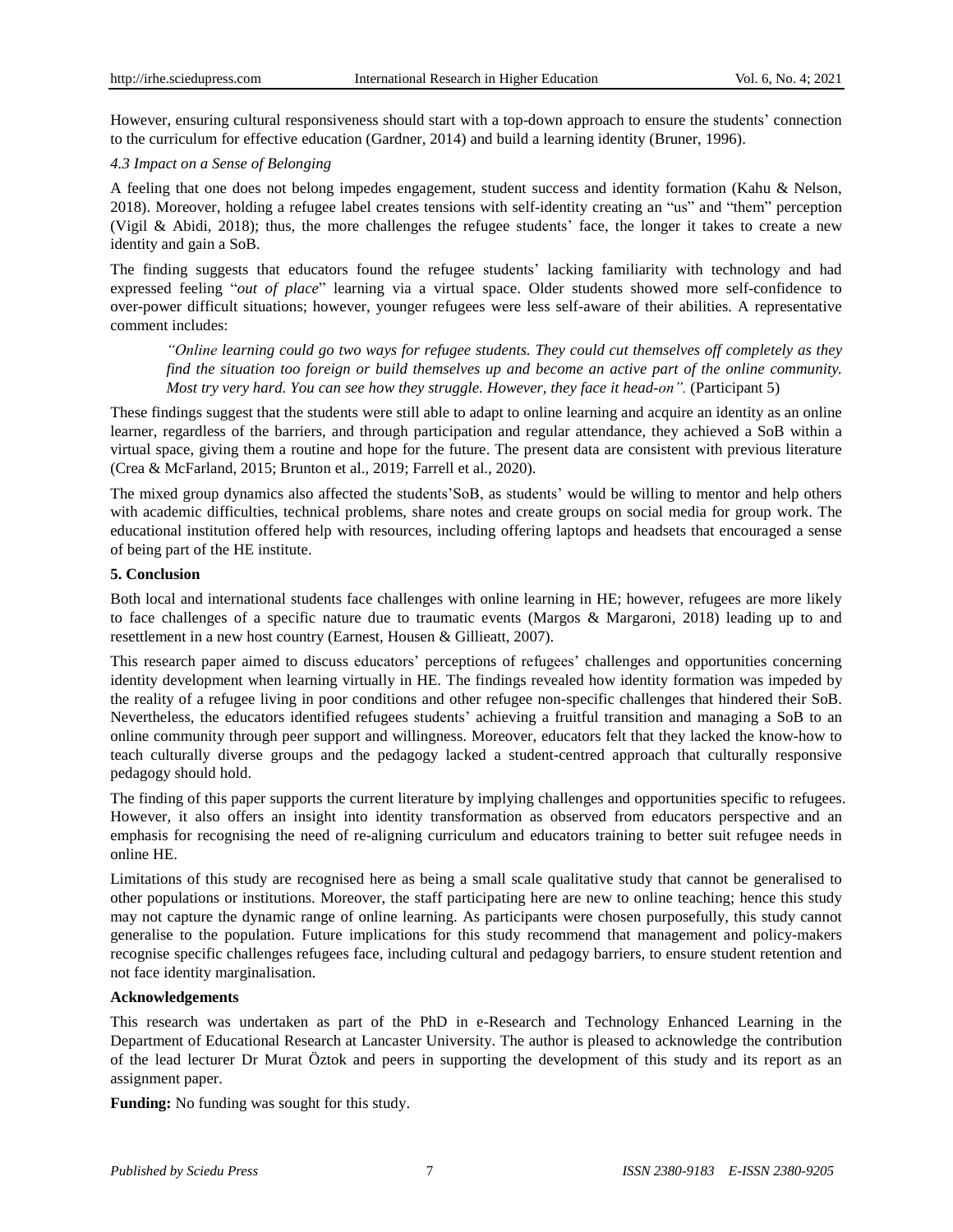#### **References**

- Adedoyin, O. B., & Soykan, E. (2020). Covid-19 pandemic and online learning: the challenges and opportunities. *Interactive Learning Environments,* 1-13. https://doi.org/10.1080/10494820.2020.1813180
- Ager, A., & Strang, A. (2008). Understanding integration: A conceptual framework. *Journal of refugee studies, 21*(2), 166-191.<https://doi.org/10.1093/jrs/fen016>
- Arnett, J. J. (2002). The psychology of globalisation. *The American Psychologist, 57*(10), 774-783. [https://doi.org/10.1037/0003-066X.57.10.774](https://psycnet.apa.org/doi/10.1037/0003-066X.57.10.774)
- Arnold, P., Kilian, L., Thillosen, A., & Zimmer, G. M. (2018). *Handbuch E-Learning: Lehren und Lernen mit digitalen Medien* (Vol. 4965). UTB. https://doi.org/10.36198/9783838549651
- Bhabha, H. K. (1996). Culture"s in-between. *Questions of Cultural Identity, 1,* 53-60. https://doi.org/10.4135/9781446221907.n4
- Blanchard, A. L., & Markus, M. L. (2002, January). Sense of virtual community-maintaining the experience of belonging. In *Proceedings of the 35th Annual Hawaii International Conference on System Sciences* (pp. 3566-3575). IEEE.
- Brodie, J., & Osowka, R. (2021). Supporting entrepreneurship students' sense of belonging in online virtual spaces. *Industry and Higher Education, 35*(4), 353-359. https://doi.org/10.1177%2F0950422221999264
- Bruner, J. (1996). *The culture of education*. Harvard University Press.
- Brunton, J., Farrell, O., Costello, E., Delaney, L., Foley, C., & Brown, M. (2019). Duelling Identities in Refugees Learning through Open, Online Higher Education. *Open Praxis, 11*(4), 397-408. https://doi.org/10.5944/openpraxis.11.4.1018
- Buckner, E. S. (2017). The changing discourse on higher education and the nation-state, 1960–2010. *Higher Education, 74*(3), 473-489. https://doi.org/10.1007/s10734-016-0056-2
- Clifford, J. (1992). Travelling Cultures in Grossberg L, Nelson C & Treichler P. *Cultural Studies.*
- Corbin, J., & Strauss, A. (2014). *Basics of qualitative research: Techniques and procedures for developing grounded theory*. Sage publications.
- Crea, T. M., & McFarland, M. (2015). Higher education for refugees: Lessons from a 4-year pilot project. *International Review of Education, 61*(2), 235-245. https://doi.org/10.1007/s11159-015-9484-y
- Crea, T. M., & Sparnon, N. (2017). Democratising education at the margins: Faculty and practitioner perspectives on delivering online tertiary education for refugees. *International Journal of Educational Technology in Higher Education, 14*(1), 1-19. https://doi.org/10.1186/s41239-017-0081-y
- Delia, C. S. (2022). The effect of mLearning on motivation in the Continuing Professional Development of nursing professionals: A Self-Determination Theory perspective. *Journal of Nursing Education and Practice, 12*(3). https://doi.org/10.5430/jnep.v12n3p22
- Dhawan, S. (2020). Online learning: A panacea in the time of COVID-19 crisis. *Journal of Educational Technology Systems, 49*(1), 5-22[. https://doi.org/10.1177/0047239520934018](https://doi.org/10.1177%2F0047239520934018)
- Doiz, A., Lasagabaster, D., & Sierra, J. (2013). Globalisation, internationalisation, multilingualism and linguistic strains in higher education. *Studies in higher education, 38*(9), 1407-1421. <https://doi.org/10.1080/03075079.2011.642349>
- Earnest, J., Housen, T., & Gillieatt, S. (2007). *Adolescent and young refugee perspectives on psychosocial well-being.*  Perth: Centre for International Health: Curtin University of Technology.
- Earnest, J., Joyce, A., De Mori, G., & Silvagni, G. (2010). Are universities responding to the needs of students" from refugee backgrounds?. *Australian Journal of Education, 54*(2), 155-174. [https://doi.org/10.1177/000494411005400204](https://doi.org/10.1177%2F000494411005400204)
- Erikson, E. H. (1968). *Identity: Youth and crisis* (No. 7). WW Norton & company.
- Exter, M. E., Korkmaz, N., Harlin, N. M., & Bichelmeyer, B. A. (2009). SENSE OF COMMUNITY WITHIN A FULLY ONLINE PROGRAM Perspectives of Graduate Students. *Quarterly Review of Distance Education , 10*(2).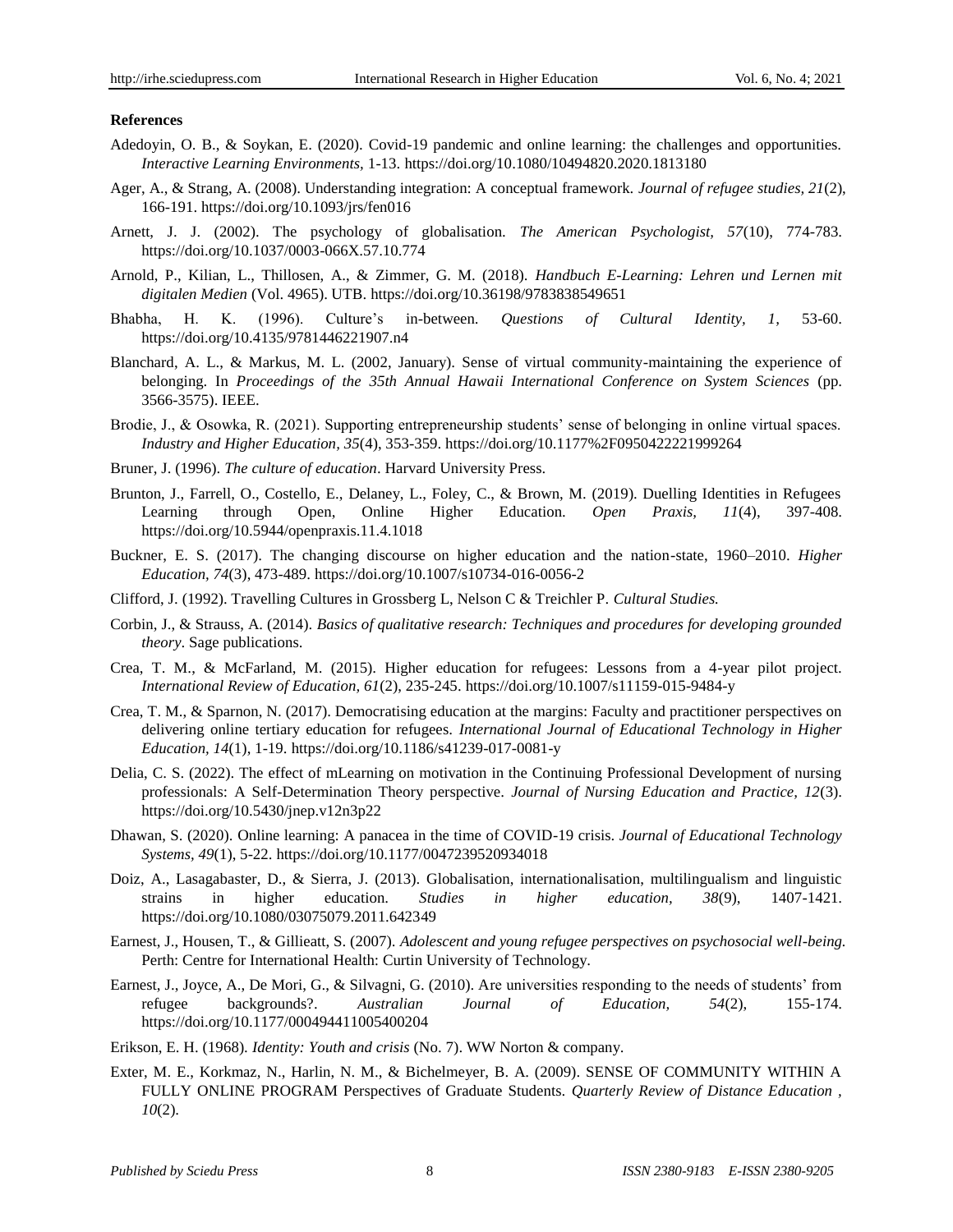- Farrell, O., Brunton, J., Costello, E., Delaney, L., Brown, M., & Foley, C. (2020). "This is two different worlds, you have the asylum world and you have the study world": an exploration of refugee participation in online Irish higher education. *Research in Learning Technology, 20,* 1-15. [https://doi.org/10.25304/rlt.v28.2368](http://dx.doi.org/10.25304/rlt.v28.2368)
- Forster, M. (2016). Phenomenography: A methodology for information literacy research. *Journal of Librarianship and Information Science, 48*(4), 353-362. https://doi.org[/10.1177/0961000614566481](https://doi-org.ezproxy.lancs.ac.uk/10.1177/0961000614566481)
- Gay, G. (2018). *Culturally responsive teaching: Theory, research, and practice.* Teachers College Press.
- Gerson, M. W., & Neilson, L. (2014). The importance of identity development, principled moral reasoning, and empathy as predictors of openness to diversity in emerging adults. *Sage Open, 4*(4), 2158244014553584. [https://doi.org/10.1177/2158244014553584](https://doi.org/10.1177%2F2158244014553584)
- Giddens, A. (1991). 1991Modernity and Self-Identity. *Self and Society in the Late Modern*.
- Halkic, B., & Arnold, P. (2019). Refugees and online education: student perspectives on need and support in the context of (online) higher education. *Learning, Media and Technology, 44*(3), 345-364.
- Hall, S. (1990). Cultural identity and diaspora.
- Hall, S. (1996). Who needs identity. *Questions of Cultural Identity, 16*(2), 1-17.
- Kahu, E. R., & Nelson, K. (2018). Student engagement in the educational interface: understanding the mechanisms of student success. *Higher Education Research & Development, 37*(1), 58-71. <https://doi.org/10.1080/07294360.2017.1344197>
- Koc, M. (2006). Cultural identity crisis in the age of globalisation and technology. *Turkish Online Journal of Educational Technology-TOJET, 5*(1), 37-43.
- Kong, E., Harmsworth, S., Rajaeian, M. M., Parkes, G., Bishop, S., AlMansouri, B., & Lawrence, J. (2016). University transition challenges for first year domestic CALD students from refugee backgrounds: A case study from an Australian regional university. *Australian Journal of Adult Learning, 56*(2), 170-197.
- Magos, K., & Margaroni, M. (2018). The importance of educating refugees. *Global Education Review, 5*(4), 1-6.
- Morrice, L. (2014). The learning migration nexus: towards a conceptual understanding. *European Journal for Research on the Education and Learning of Adults, 5*(2), 149-159. https://doi.org/10.3384/rela.2000-7426.rela9044
- O"Reilly, Z. (2018). "Living Liminality": everyday experiences of asylum seekers in the "Direct Provision"system in Ireland. *Gender, Place & Culture, 25*(6), 821-842[. https://doi.org/10.1080/0966369X.2018.1473345](https://doi.org/10.1080/0966369X.2018.1473345)
- Olaniran, B. A., & Agnello, M. F. (2008). Globalisation, educational hegemony, and higher education. *Multicultural Education & Technology Journal.* https://doi.org/10.1108/17504970810883351
- Öztok, M. (2016). Cultural ways of constructing knowledge: The role of identities in online group discussions. *International Journal of Computer-Supported Collaborative Learning, 11*(2), 157-186. https://doi.org/10.1007/s11412-016-9233-7
- Peacock, S., & Cowan, J. (2019). Promoting Sense of Belonging in Online Learning Community of Inquiry in Accredited Courses. *Online Learning Journal,* 67-81. https://doi.org/10.24059/olj.v23i2.1488
- Refugees, U. (2020). Figures at a Glance. Retrieved 14 November 2020, from <https://www.unhcr.org/figures-at-a-glance.html>
- Scholtes, V., Hout, M. V., & Koppen, L. V. (2016). Can People Develop a Sense of Belonging Through Playing League of Legends? ACE "16: *Proceedings of the 13th International Conference on Advances in Computer Entertainment Technology* (pp. 1-6). Osaka: ACM Digital Library. https://doi.org/10.1145/3001773.3001784
- Streitwieser, B., Loo, B., Ohorodnik, M., & Jeong, J. (2019). Access for refugees into higher education: A review of interventions in North America and Europe. *Journal of Studies in International Education, 23*(4), 473-496. https://doi.org/10.1177/1028315318813201
- Tomlinson, J. (1999). *Globalisation and culture.* University of Chicago Press.
- Townsend, R. (2008). Adult Education, Social Inclusion and Cultural Diversity in Regional Communities. *Australian Journal of Adult Learning, 48*(1), 71-92.
- Trubek, D. M. (2001). The future of international studies. *Changing Perspectives on International Education,*  298-319.